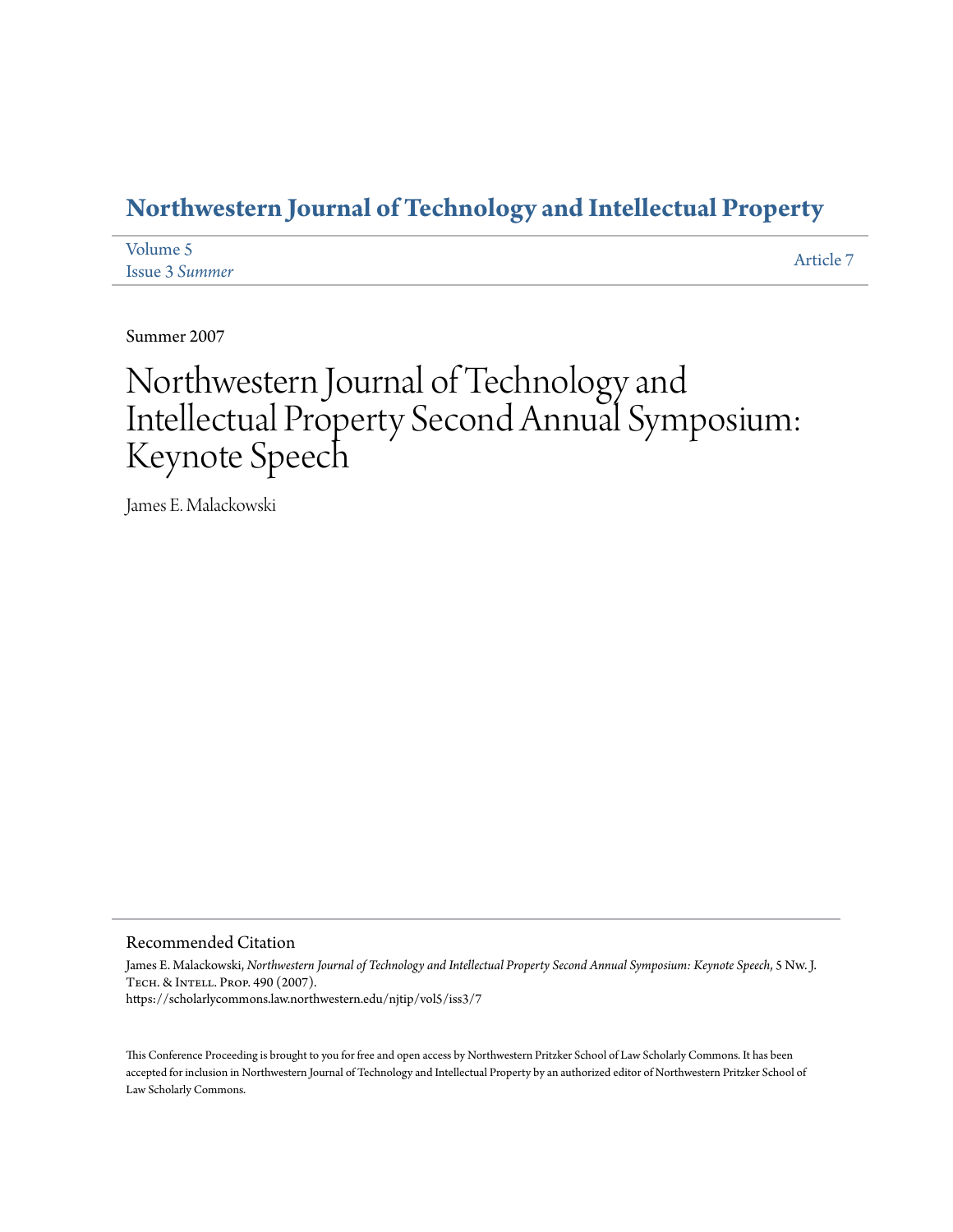# NORTHWESTERN JOURNAL OF TECHNOLOGY AND INTELLECTUAL PROPERTY

## **Northwestern Journal of Technology and Intellectual Property Second Annual Symposium: Keynote Speech**

*James E. Malackowski* 



Summer 2007 VOL. 5, NO. 3

© 2007 by Northwestern University School of Law Northwestern Journal of Technology and Intellectual Property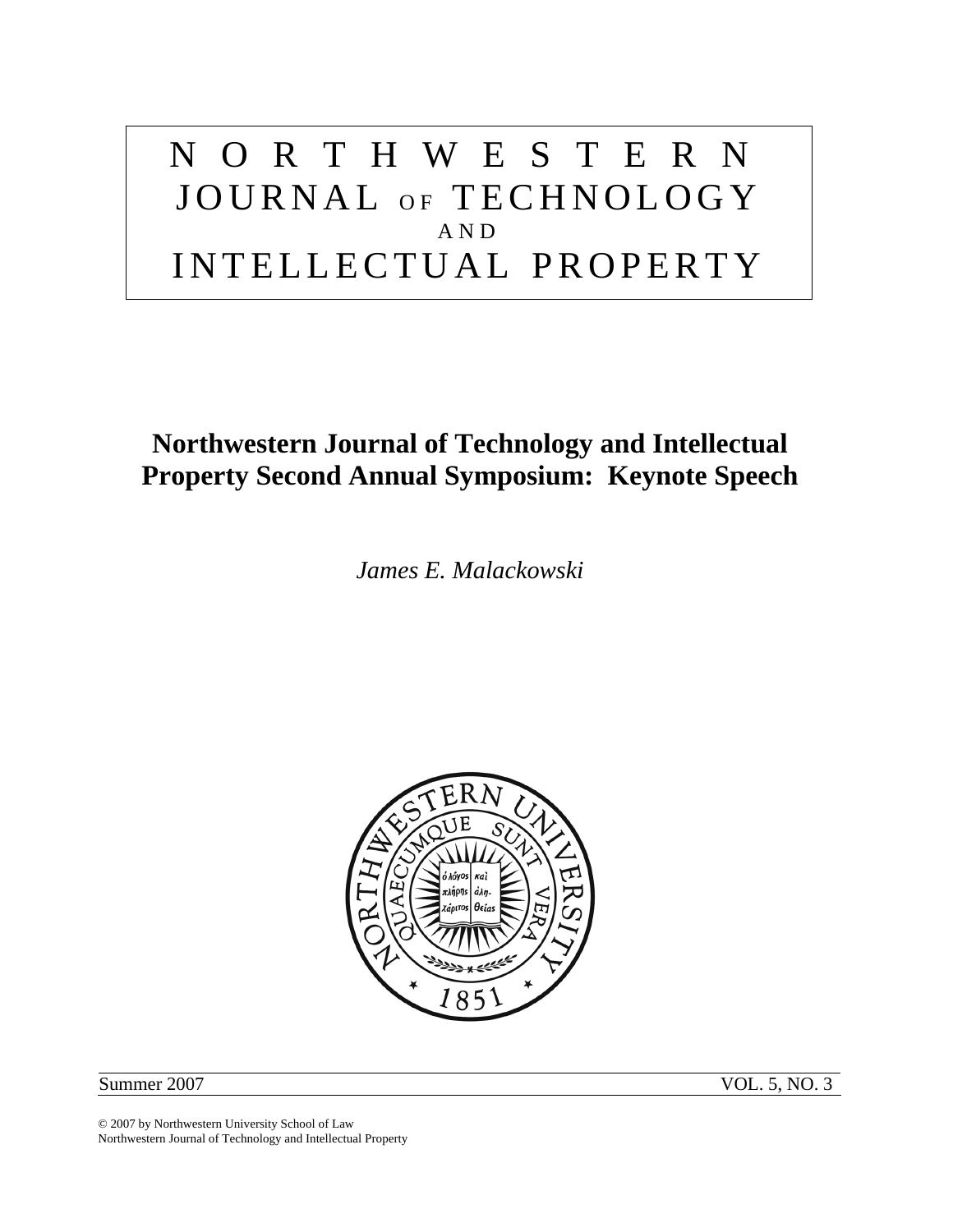## **Northwestern Journal of Technology and Intellectual Property Second Annual Symposium: Keynote Speech**

#### **James E. Malackowski[\\*](#page-2-0)**

¶1 MR. FRANCIS: My name is Clint Francis, and I'm on the faculty. And among the other things I do I teach intellectual property, and I'm also the faculty supervisor for the Journal of Technology and Intellectual Property, and it's my great pleasure to welcome you all here today to commence the process leading up to our featured speaker today.

¶2 But before doing so I'd like to say a few words about the Journal. This is the fifth year that the Journal has been functioning, and it has been a splendid effort that started initially by two students who pioneered the idea of starting an online journal in this particular area. And we have the good fortune that today we have last year's Editor-in-Chief, Bill Chang, here, and he passed the torch on to this year's Editor-in-Chief, Dan Lev. And they have both done a splendid job.

¶3 The symposium today is the work of Dan and also Jodie Rosello, working together with the other members of the Journal of Technology and Intellectual Property, and we all owe them a great debt of gratitude. I am going to turn the floor over to Dan so he can introduce our keynote speaker.

¶4 (Applause.)

¶5 MR. LEV: Thank you, Professor Francis. I'm just going to say a couple remarks about our keynote speaker, James Malackowski, and his company, Ocean Tomo, which I think was really his brain child.

¶6 Mr. Malackowski is a graduate of the University of Notre Dame. He's a certified public accountant, and his expertise is really in turning intellectual property -- and we heard this in the last panel, turning intellectual property into value. So not just these abstract ideas and legal norms and such, but how do we actually create value out of intangible things, and I think that is probably what he's going to address today. I think that's very important in our economy, and that's one of the issues that the Journal is obviously very interested in addressing.

\*

¶7 His company has estimated that 80 percent of all the assets of corporations in the United States today are intangible. The symposium was sparked by a paper written by a couple Goldman Sachs economists about the BRIC economies and how are they going to develop, and Ocean Tomo is a part of how the United States is going to develop when 80 percent of our assets are intellectual capital.

<span id="page-2-0"></span>¶8 They call it -- the company calls itself an intellectual capital merchant bank, and I've actually heard people from Ocean Tomo at this very school refer to themselves as the Goldman Sachs of intellectual property. That they want to monetize and value all these

President and CEO, Ocean Tomo, LLC.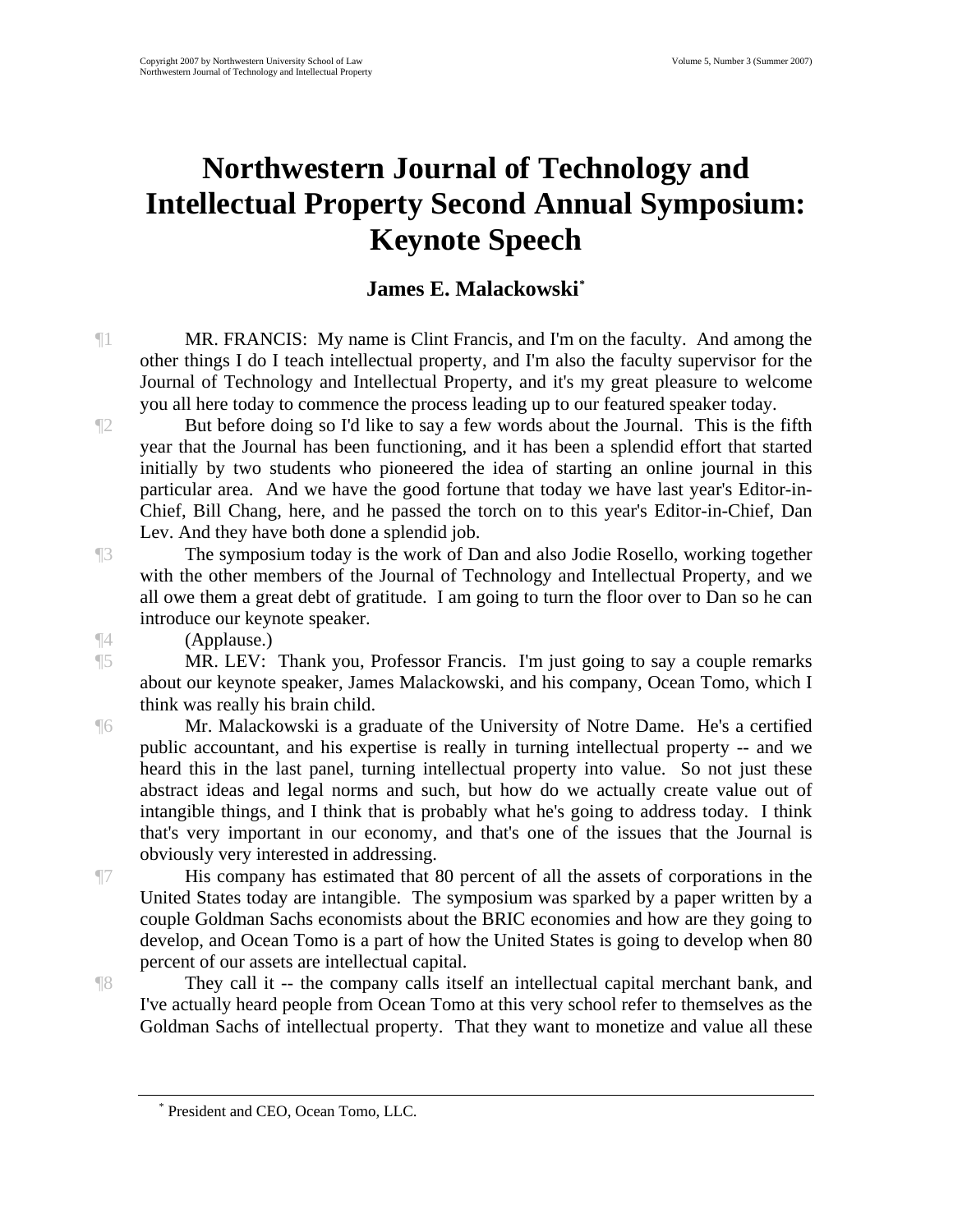intangible assets, and that is what is going to be I think crucial to the BRIC economies as well as they -- more of their economies are based on intangible assets.

¶9 So just a little bit about Ocean Tomo. They started with having IP auctions to start to monetize the -- a lot of this value, and they've been very successful. They sold Jimmie Hendrix's IP estate, right, for \$15 million. I thought that was interesting. They've started some intellectual property capital funds, just like any other investment bank raises capital funds to invest in companies and securitize assets that way.

¶10 And they also have now the Ocean Tomo 300, which has -- it hasn't been around for ten years but in a ten-year -- or over a ten-year period it was determined that it beat the S&P 500 by 3 percent over the last ten years, beat the Russell 1000 by 24 basis -- 24 percent in that -- 3 percent per year, sorry, and beat the Russell by 24 percent, and had much lower volatility.

 $\P11$  So that's obviously something that's tremendously interesting to us in the West, in countries that are valuing and appreciating intangible assets, but also in the BRICs as more and more BRIC economies become based on intangible assets. Just in case you're curious, the Ocean Tomo 300 is listed on the AMEX so you can track that.

- ¶12 Also, I'll just leave -- as I said, we have this great tea, and I'll just leave that up here for you, Mr. Malackowski.
- ¶13 Without any further ado.
- ¶14 (Applause.)

¶15 MR. MALACKOWSKI: Thank you very much, Dan.

¶16 I'd like to just thank the University and thank all of you for coming today.

¶17 We are going to transcribe this, so my disclaimer is these are my personal views, not those of the firm.

¶18 What I wanted to share with you today was our perspective as a market maker. We call ourselves an intellectual capital merchant bank because we also do principal investing, but our real passion is on the market side.

¶19 I've broken the presentation down today into two general sections. Lessons we've learned from the birth of the U.S. market. And second, lessons that we're gleaning from the birth of the BRIC markets. The material that I brought today is really quite extensive. We're only going to cover a small piece of it. If anyone would like a full presentation, I'll certainly make it available. And, frankly, although the reporter might not like this, I'm happy to take questions at any point. My view is that if you walk away with one or two ideas that are meaningful for you, I've heard the speech before so I don't care how far I get.

¶20 I'm going to start with megatrends, we're going to talk about the changing marketplace for IP transfer in the U.S., the BRIC economy, and then why I think it's really time for this to be occurring.

¶21 We've gone through this revolution in the United States. Dan referenced the 80/20 value inversion, which is shown on the chart in front of you, but I think it is always worth a moment to pause and reflect as to what this data means.

¶22 If you worked at Ocean Tomo, on the day you joined you're given this chart, and we hope you tuck it some place where you won't forget it.

¶23 So put yourself back in 1975 as the CEO or independent director of a publicly traded company. What was the last thing you thought about before you went to sleep and what was the first thing you worried about the next day? Your share price. Well,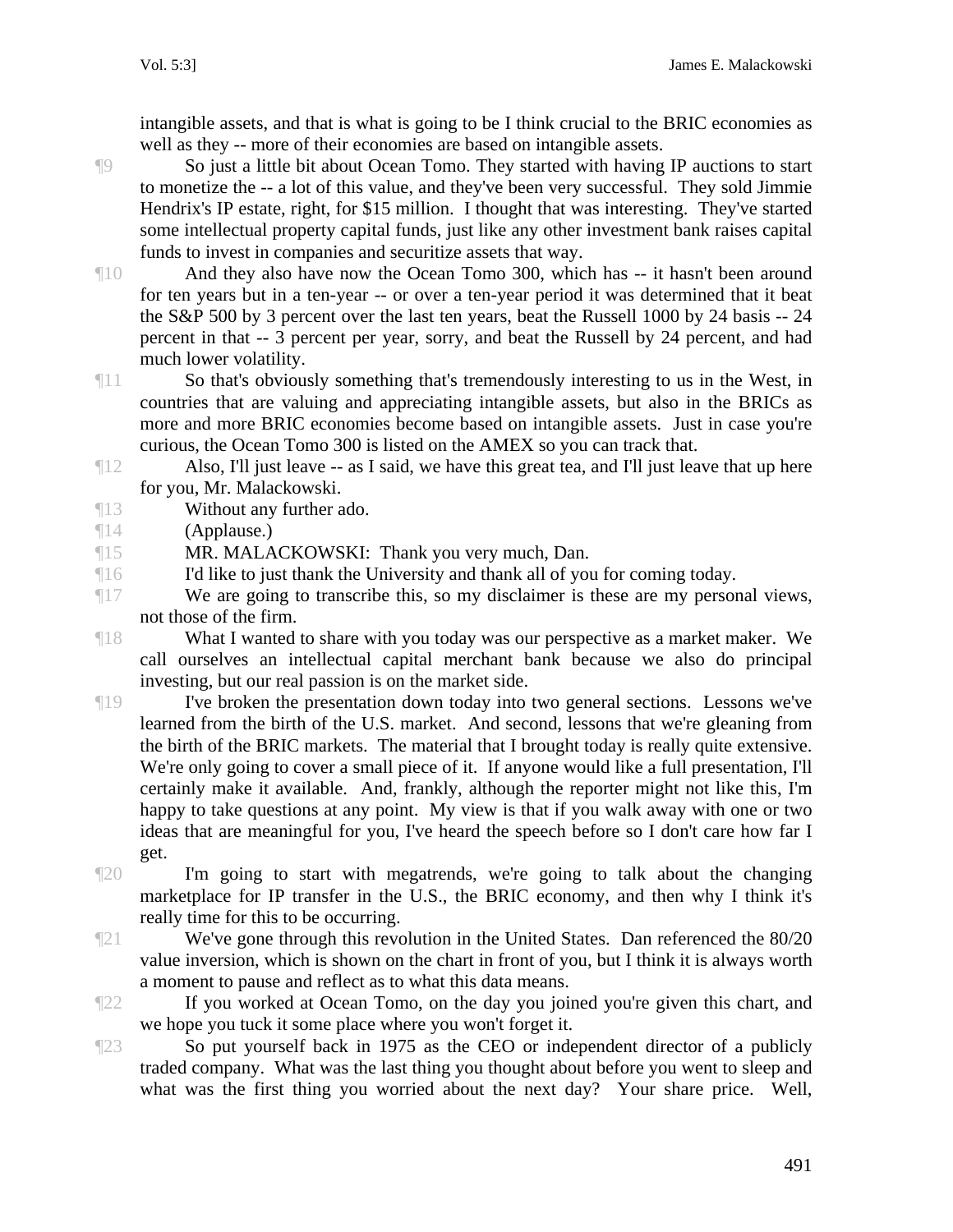fortunately you can sleep soundly because a full 83 percent of your market value was reflected in tangible assets, your property, plant and equipment, so there was a great degree of assurance that the next morning they would still be there. If they were wiped out by the hurricane, they were insured so the volatility was controlled. And the way you created value a quarter century ago is you were more effective at turning the kind the machine to make widgets better, faster, cheaper, increasing your margins, increasing through multiples your market cap.

¶24 Well, now you wake up in 2005 and you're that same let's say independent director post-Sarbanes-Oxley. Well, what do we know about your average company today? We've had a complete flip. That a full 80 percent of your value is driven by intangibles not reported on the balance sheet, not reflected in 10-Qs or 10-K, and only 20 percent of your value is reflected by stock that's risk managed and insured.

¶25 Whenever I get a chance to go to a board meeting I have this little quiz I play, which I ask can someone tell me how many laptop computers we own and how we control them. Someone will go make a call, and then 20 minutes later someone will deliver a list. "Mr. Malackowski, we have 4,000 laptop computers. Here are the names of all the people they're assigned to. They're locked to their desk, here are the combinations to the lock." That's really good.

¶26 Can you tell me how many patents you own or how many trade secrets you own and what are they? No one usually comes back during the next few minutes with a list.

¶27 My point is that's where the value is but it is not adequately controlled.

¶28 So what is driving this inversion? For these 500 companies shown on this screen, it is a \$3.5 trillion flip. I would challenge anyone in this room certainly for the U.S. economy to come up with one or two other larger macroeconomic trends that have occurred in as rapid a period of time as the last quarter century. You know, in the scheme of things that is a very quick and permanent change.

¶29 As we started on the first chart, there are a number of factors that are influencing this. Everything from the creation of the Court of Appeals, the growth of technology, the growth of IP, shareholder litigation, which we'll talk about later, but all are driving to the central point.

¶30 From cocktail party conversation, and this is certainly appropriate for today's topic, how often have we heard people talk about manufacturing going to China or services going to India? Whenever I hear that at cocktail parties I say, "What's left?" They don't have a quick answer. What's really left is the innovation and the intellectual property which protects us, because that's what's driving our value, and we're about to see and we are seeing that same development overseas.

¶31 So what I want to do is give a very quick sense of the development of the intellectual marketplace here, because from our view it is relatively recent, and then we'll talk about how that applies to the BRIC economies.

¶32 So as you all know, intellectual property has a long tradition in this country and it is protected by the facts of competition. But 200 years ago it was very simple. You filed for a patent. You got a patent on the plow, you had a monopoly on the plow. There was one patent, one plow, very easy to understand.

¶33 Well, things have become more complex. And my sense is that in the 1970s is really the pinnacle of the breakdown where patents were not respected, intellectual property was not respected. As we all know, it was so bad that Congress created the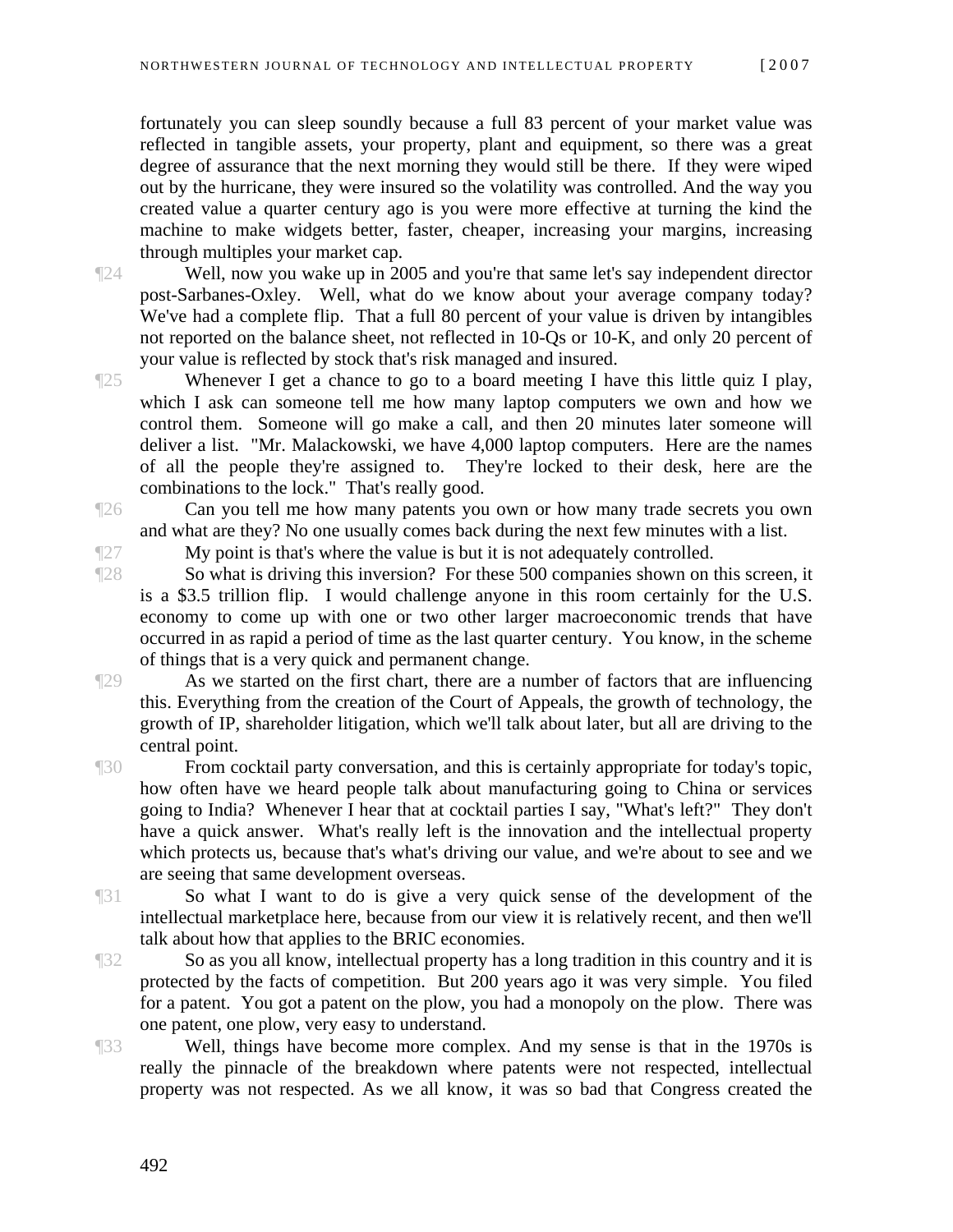special court of appeal for the federal circuit in 1982. And I believe that began the turning point for reflection of intellectual property as a valued asset in this country, because if you could begin to enforce it you could begin to extract value from it.

¶34 Going back to that first chart, it's not surprising that this value inversion occurs at about that same time in the early 1980s.

¶35 So our modern historical view is that the marketplace for intellectual property began with this litigation right to enforce. For decades or longer companies had been using your intellectual property and there wasn't much you could do about it; now you can take them to court. Frankly, once that was established it quickly evolved into crosslicensing where when you knocked on someone's door since they knew you could take them to court they were much more likely to strike a deal.

¶36 So in the 1980s in this country we went through this revolution of trading. I have 1,000 patents, you have 3,000, we have no idea what they're worth, really, let's just do a cross-license and we don't have to worry about the infringement risk related to that.

¶37 But, frankly, after you did enough of those deals, and in the late '80s and early '90s, we entered this new period of royalty-based industry licensing where companies began to realize not everything is an even swap. So I have 5,000 patents and you only have 2,000. We'll do the cross-license thing, but I also need you to pay me a balance in hard cash. And, frankly, if that isn't a good enough transaction, then there are some people outside my industry where I don't need their cross-license, I just want them to pay me cash. And we began to see that in earnest in the 1990s.

¶38 So this historical period in our recent economy was significant in that it was the beginning of intellectual property as an income stream. It was also, though, the period of very high frictional costs. These transactions were six to 18 months in length, lots of lawyers, lots of accountants, very, very difficult.

¶39 We like to call this the period of the feudal lords. Because like the ancient landowners, if you were not a property (intellectual property) owner in this time period, this really wasn't relevant to you. You were not really part of this economy.

- ¶40 So where do we go from here? Here is our view of where we are today. We are in an era that we call the rise of the intermediaries. Firms like Ocean Tomo, investment banks and others, who are seeking to disaggregate the intellectual property from the owner or the issuer which created it. And as shown in the chart, there are a number of ideas that have come to light to try to effect this disintermediation. I think in 2000 or 2001 there were over 60 intellectual property dot-com companies where you could buy and sell IP. Today there are probably less than five, likely only three or so that are left with any significance.
- 

 $\mathbb{Z}^{41}$  The emergency of the patent pool from MPEG to MPEG pool to DVD 3C, DVD 6C, et cetera, et cetera, was a way for the marketplace to begin to aggregate IP as one step removed from the core manufacturing company.

¶42 Public auctions I'll talk about in a second. Dan referenced what we're doing in that space.

¶43 Patent licensing and enforcement companies, PLECs. That is the politically correct term for trolls. A new origination within the last five years where it is now a business to acquire intellectual property, to enforce it, and IP based financing.

¶44 We were talking at the table at lunch of the article that was in Business Week last week reporting a \$1.8 billion brand financing by Sears. What was interesting about the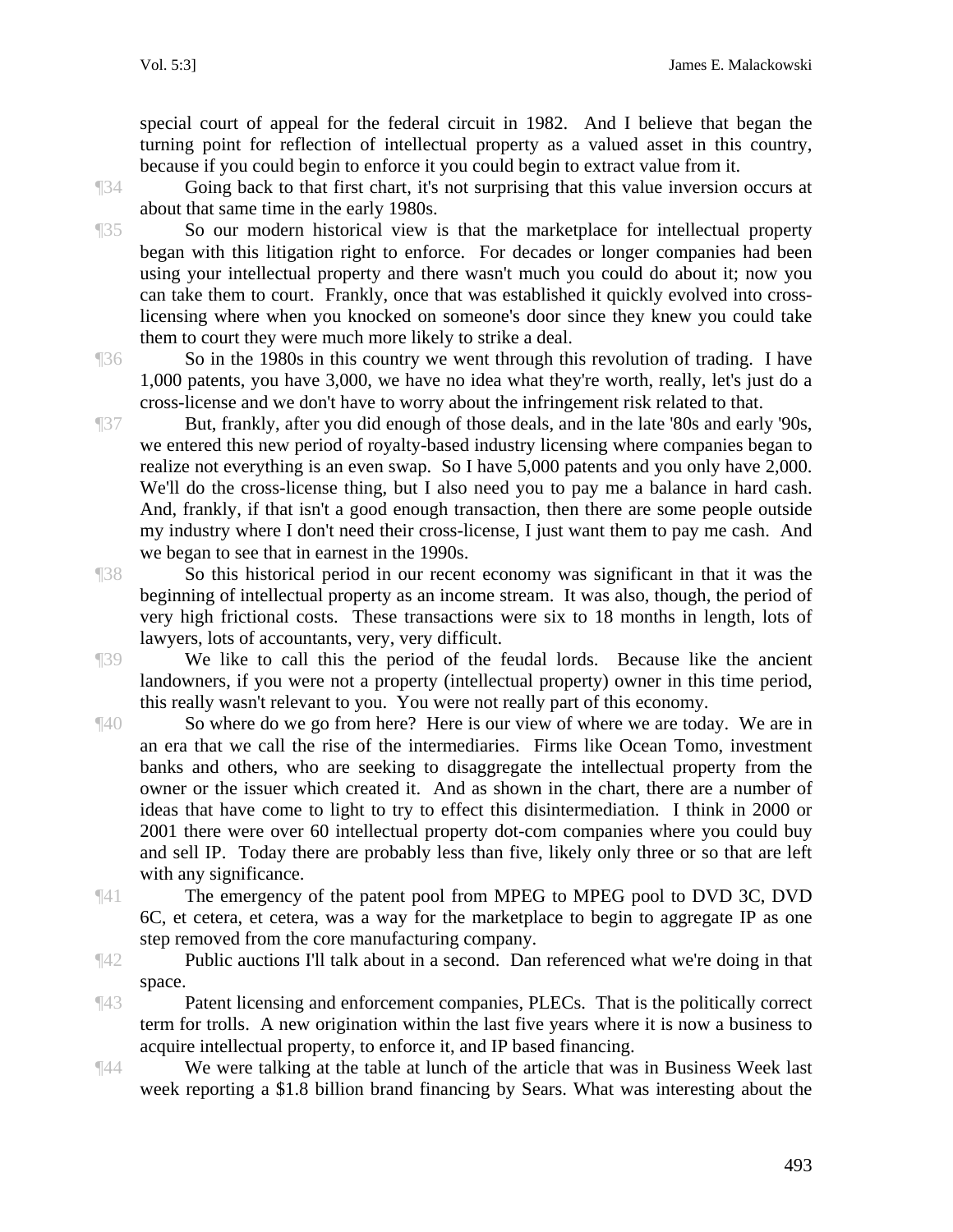article from my point of view is not that such a thing occurred but that Moody's improved the credit rating of that IP-backed bond by four rungs. And if you do the math, that's basically 100 basis points where Sears was able to lower its cost of funds by unlocking the value of intellectual property.

¶45 I mention the auction. Here is a picture; you can't really see in this room. We started the auction business last year in San Francisco and in New York. This is a photograph from New York. Where for the first time people had an open and transparent market. In San Francisco we had 1,200 patents submitted, we offered 400 for sale, and 300 or 400 people showed up for the event. Here is the catalog for our next auction; the catalog from San Francisco was very similar to this.

¶46 If you were there, there were very, very senior IP professionals who sat in a room in even rows of chairs for three hours, didn't move, didn't get up to go to the washroom, didn't say anything, but took notes. Because this was really price discovery at its core. For the first time they were seeing what do patents sell for in the free and open market aside from what I've done in my own private transactions.

¶47 In that first auction we sold about \$3.3 million on the floor and another \$6 million within the next few weeks afterwards. Because what we learned is that a lot of folks would watch the bidding, \$100,000, \$500,000, \$700,000, not sold because it didn't meet the minimum reserve of the seller, and that discovery was enough for them to then come to the table later and say, you know, we actually are interested at that \$700,000 because now we know where the market is. So if the seller will reduce his reserve to that, we're interested as a buyer.

¶48 In the second auction which took place in New York in October we had very little of that. Almost everything sold on the floor because the market efficiency moves at light speed.

¶49 One of the interesting transactions was a hedge fund showed up at the first auction and basically was looking to buy intellectual property at a modest price simply to resell immediately thereafter knowing that the market was developing that quickly.

¶50 The next auction, by the way, is here in Chicago next Wednesday and Thursday. So if anyone is interested in this event, on our website you'll find all the details. I think there are over 350 people registered already.

¶51 So the big exciting question is certainly for the U.S. marketplace, and I think frankly for the global marketplace, where do we go from here. We've passed through the period of the feudal lords, we're in the rise of the intermediaries, and we're about to enter the age of the golden rule. Those are the goals IP Wall Street are going to rule.

¶52 This is a fundamental change in the way intellectual property business is done, because historically intellectual property was controlled by patent counsel, in-house patent counsel, outside patent counsel, office of general counsel. And in our view today intellectual property is going to be controlled by policies which are dictated by Wall Street and shareholders. Some of the fundamental aspects of this include Patent Index, IP Exchange Chicago, and IP Enterprise Zone.

¶53 I'll just touch on each of those very briefly. Dan mentioned that we had started the Ocean Tomo 300; actually, we did it last October. What we found is that for years when we thought of markets we went to the technology that was available at the time. So in 1896 we had the Dow index, and the Dow at that time was just 12 stocks, before computers, before calculators, a simple price weighting of the stocks. So all of you with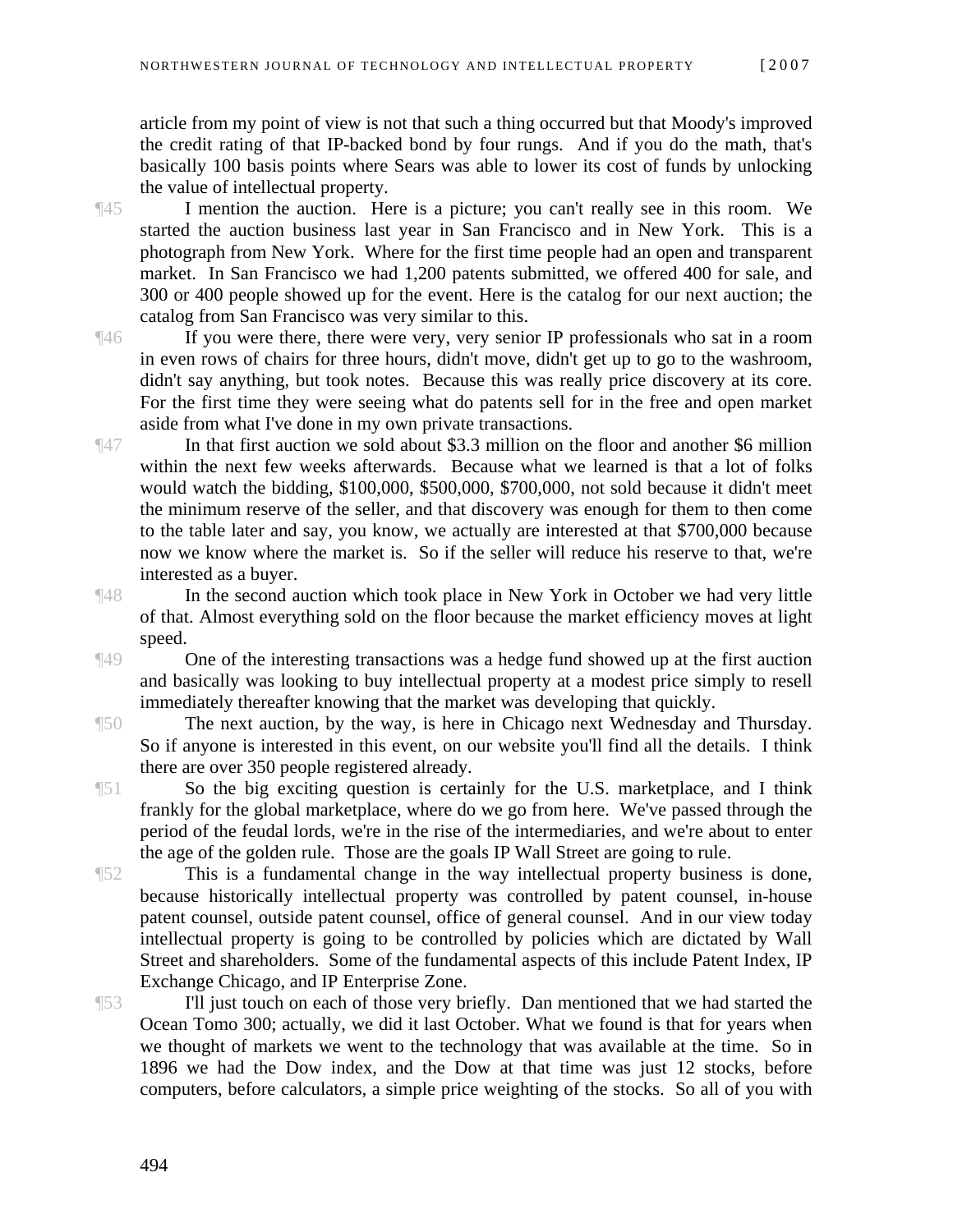a finance background you know that is not a particularly attractive way to create an index because if the stock price is twice another company's it could be much smaller and therefore the weight is askew.

¶54 In the 1950s in the country the S&P 500 was created, and in 1962, I believe, it was adopted by the Department of Commerce as a leading economic indicator, because we were in an industrial age and what was relevant to us was the performance of those industrial companies. In the 1970s the NASDAQ Composite was considered a mirror of technology, so that was a relevant indicator. Many would argue that today it's lost that halo effect.

¶55 Today we're in a knowledge economy, so our view was we need to find a way to track those public stocks that have strong intellectual property. Because that should be the measure you hear on the 5:00 news, not the 30 stocks of the Dow.

¶56 It turns out when you do that, as mentioned by Dan, the performance is as you would expect, it outperforms the industrials. So the OT 300 outperformed the S&P by 311 basis points a year on average. Since it went live in October it has beat the S&P, the NASDAQ, and the Dow consistently, with a better risk profile. We expect that this type of indice will be repeated frequently.

¶57 Very briefly the idea of the enterprise zone and exchange in developing markets. As a Chicago audience, if I talk about the Merchandise Mart I think everybody knows the building. It is the second largest physical building in the United States next to the Pentagon. If you want to build or remodel your home, you can go to the Merchandise Mart and you can buy furniture, rugs, porcelain for the bath, you name it. Your whole house, one-stop shop.

¶58 Well, the concept is why doesn't such a thing exist for intellectual property. Why isn't there an IP enterprise zone where the global 1,000 or 2,000 or Fortune 500 can send one or two or ten of their out-licensing professionals to one building. So when I need to acquire technology to build a new product, I can go from floor to floor and not jumping on airplanes consistently.

¶59 We're in the process of working with the City of Chicago and the State of Illinois to create such a physical place in Chicago, and within the heart of that structure will be an electronic exchange called IPX Chicago. There will be a number of products that are sold on the exchange. As shown on Chart 16, everything from equity listings to those IP asset backed bonds that we talked about a moment ago, to specific IP exchange traded products such as tradeable technology baskets and unit license rights.

¶60 I'm going to talk about those two examples and then I'm going to move to the BRIC countries.

¶61 If you believe that oil is a commodity of the future, what do you do to speculate? You call your broker and she is able to buy an oil futures contract. She does not have to buy you shares of Shell, shares of British Petroleum, or other stocks to create a synthetic. You can invest directly in that commodity.

¶62 Well, what if you want to invest in hybrid electric technology, hybrid electric vehicle technology? You call your broker and what he has to do is literally create that synthetic by buying you some shares of Toyota, Honda, et cetera. But that is not what you want. That brings with it management risk, which you don't want. That brings with it the physical structure, plant risk, et cetera.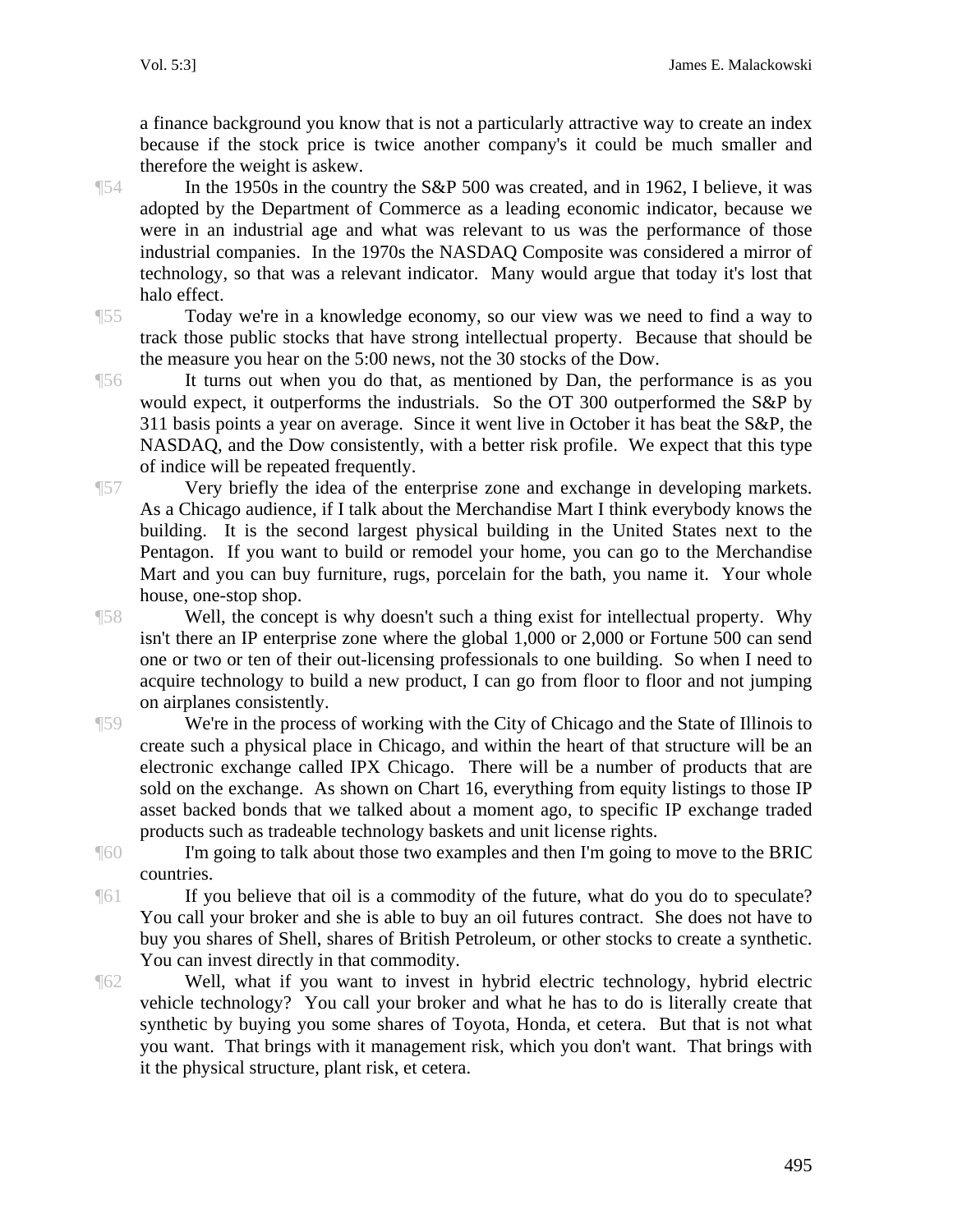¶63 Now that intellectual property data is better understood and, in fact, automated, we can create financial futures for any technology class that you would like. We can simply identify all the patents that relate to hybrid electric vehicles across all issuers, aggregate their value through standard metrics, watch that value change over time, and then invest directly in it like we can oil without ever taking delivery, obviously, of the underlying commodity.

¶64 So why would people do this? One, it is great for speculation. You can say Bluray for HD DVD and really mean it. Two, it's a great hedge. Because, for example, going back to oil, if you are long oil, one of the risk factors is hybrid electric. One of the risk factors may be a narrow area of technology related to pressurized removal of oil from the ground. So depending upon your view of the world, you can hedge those traditional commodities with a very specific technology stream. Our view is that will be in the market probably next year.

¶65 The last example I'm going to talk about are unit license rights. Let's take a good Illinois company, Caterpillar. Caterpillar has wonderful technology for industrial paints and coatings. They can paint metal yellow and that yellow never comes off. Well, there are obviously applications of that outside of heavy bulldozers, so if Caterpillar decided to have a licensing program for its industrial coatings technology, what does it do today? Today it calls the lawyers downstairs and it puts them on airplanes and they go to visit GM and they go to visit John Deere and the rest of the likely buyers. A very inefficient process to monetize what could be some notable portion of that 80 percent of your value.

¶66 What we believe will happen is that new financial equity securities will be created to solve that problem electronically which would be called unit license rights. So very much analogous to the secondary offering of a stock, Caterpillar will hire a investment banker, be it Goldman Sachs or Ocean Tomo, and they will together decide what is the market demand for this technology. Let's say it's 10 million units over five years. They will decide the scarcity they want to create, like they create scarcity with a secondary offering of their stock and at what price. So they will then offer up on an electronic exchange 3 million unit license rights at 25 cents a unit.

¶67 Now, if General Motors wants to make yellow cars that the paint never comes off, it can go to the exchange and buy 200,000 unit license rights. To the extent it doesn't use them all, it can put some back. But more importantly, speculators can now look at the technology and say Caterpillar and Ocean Tomo got it wrong. The demands are greater or far less than they anticipated it to be, so I will buy at 25 and sell at 75, or I will short at 25 and cover at 10 depending upon your point of view.

¶68 When I talk about this issue to most intellectual property owners, there is a lot of "Well, we'll see" skepticism. But when we go to the Board of Trade, the Options, the Exchange and we talk about this, there is a lot of enthusiasm. There are two reasons. One, if they can figure out how to trade weather futures, this is clearly much more tangible than that.

¶69 But more importantly, the information ratio. When you buy a share of your favorite public company stock, let's call it IBM, what do you really know about IBM? You can read the 10-K, you can do your research, but in the scheme of IBM's business I will suggest to you you know very little. On the other hand, if you are going to buy or license a pool of ten patents, I suggest to you if you do your research and you read the patents and you read the file histories and you read decided art, that relatively speaking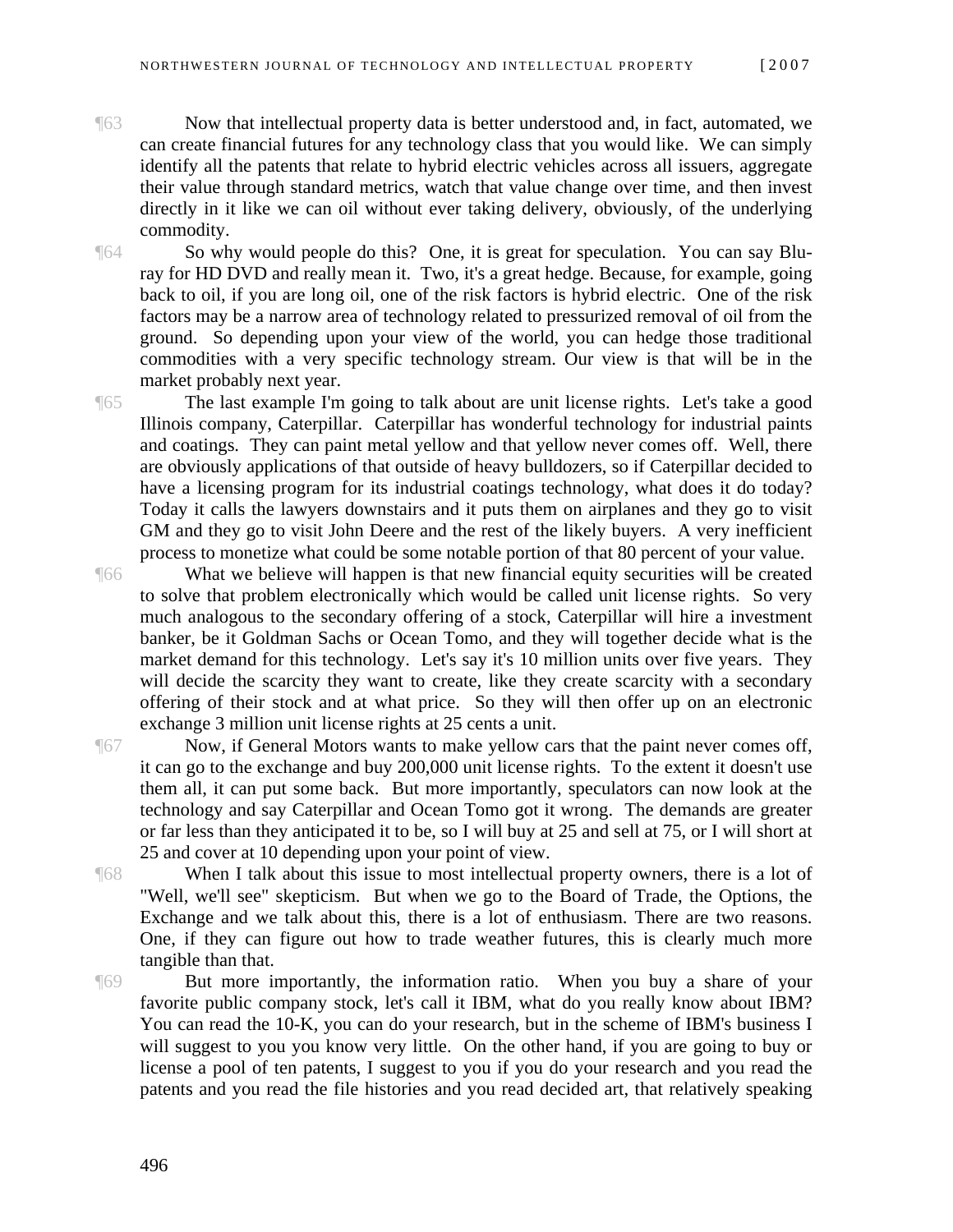you know a lot more about that asset then you did the share of IBM, and therefore that knowledge or that information ratio should make this a much easier commodity to put on an exchange than a share of stock or a prediction as to whether or not it will rain in Iowa next June, which is my view of weather futures.

¶70 So let's shift gears now, taking the balance of that knowledge base and applying it to the BRIC economies. Our general view is that intellectual property, like any other asset, needs to go through every traditional stage in developing a marketplace. If you go back to farmers hundreds of years or thousands of years ago, they started by taking their products to a market and trading hand to hand. That's now evolved into commodities and electronic exchange. Intellectual property cannot skip any of those steps regardless of country, though they will be greatly accelerated.

¶71 Let's start by looking from the U.S. out. So this first chart shows you the number of patents that have been filed in the United States by originators from the BRIC countries, and using Japan and Germany as a benchmark. Clearly there is no surprise here that relatively speaking all of the BRIC countries combined are still not yet on the radar screen of funding technology here. And why is it fair to what is done in the United States? Two reasons. One is the market is far more developed, as we just talked about; and second is the size of our consumer base makes it obviously very attractive. And that second point is going to become critical in a moment.

¶72 So we can start with Brazil. Coincidentally, I was asked, appointed, I don't know what the correct term is, by the Department of Commerce about eight years ago to be a nonresident advisor to Brazil. So we took a group down there to talk to their politicians, their academics, and their professionals about intellectual property policies and issues. And given our transcription I would just say that the -- from a market maker's point of view the Brazilian economy from an IP perspective is still heavily legal dominated, so it is the bar associations that are the moving factors for how that market is developing. It is not, in contrast to our countries, or the U.S., perhaps, the entrepreneurial sector that is driving the force of that change.

¶73 Our view as a potential market is for better or worse not a lot has changed since we started to look at it eight years ago. So as a focused place in the developing market it is not really on our radar screen.

¶74 What's interesting from a fact perspective is that nonresident applications have outnumbered resident applications in Brazil since the 1990s. So this chart shows you total applications to the Brazilian patent and trademark office. It's roughly 22,000 a year at its peak, leveling off to maybe 17,000 as of the last data point in 2004, but what this chart shows you is that nonresidents are actually outnumbering the domestic Brazilian companies. There are a lot of questions as to why would that be. My suggestion to you is it's really more reflective of broad patent policies where companies just file virtually everywhere, and Brazil is included, as opposed to a targeted attempt to protect the product in that market in comparison to other countries.

¶75 From a market maker's perspective, as Ocean Tomo, when you look to Russia the opportunity we see is really a corporate finance sale opportunity. There is a lot of great technology, some of which is protected by Russian patents, some of which also has the advantage of having foreign counterparts, but underlying technology that is available for sale, that is looking for a new home, is looking for a buyer. So we see that technology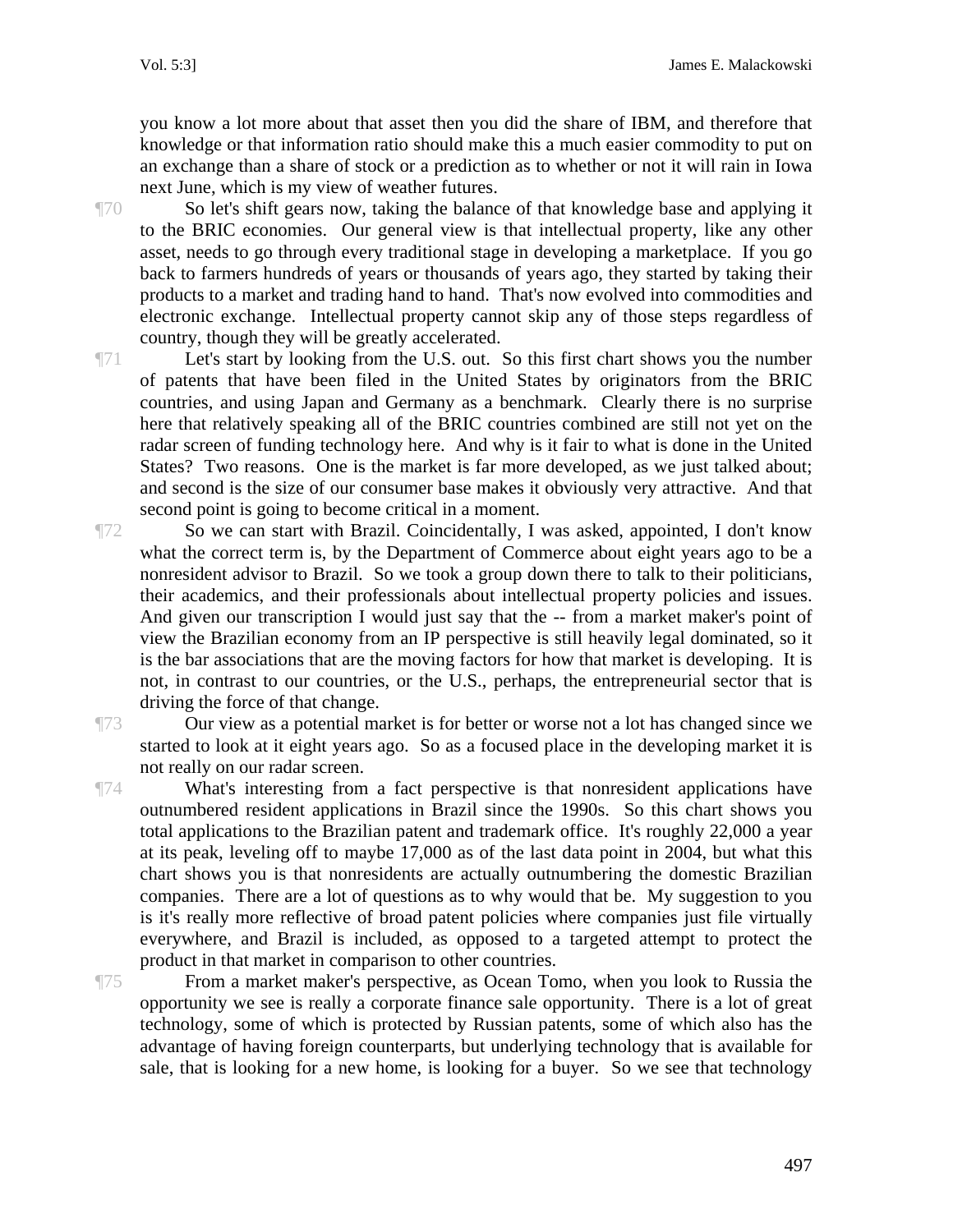export opportunity from Russia as one that will make its way to the global stage, whether it be an auction platform like we discussed or other means.

¶76 If you look to India, our short view of India as a market maker is it is in fact venture capital, it is in fact an opportunity to use intellectual property to protect new and emerging companies within India itself. And recently investor groups have come to Ocean Tomo to talk about creating an IP-centric venture capital fund to focus only on inventions, technologies coming out of and remaining in India. So that's what we think the opportunity is. As the chart shows, 36, there has been a recent and dramatic growth in patent applications filed.

¶77 China. China is probably the most interesting. The data alone is staggering. In the United States we have a relatively mature intellectual property system. We've been around a good 200-plus years, and each year there is close to thereabouts 300,000 patents filed in the United States. But we had 200 years to get there. In China, as the data shows, there are as many or now more patents being filed in China than in the U.S. And yet, I think as you probably heard this morning and will hear in the afternoon, the enforcement mechanisms or legal systems are still developing rapidly.

¶78 So why is that happening? Why are so many patents being filed? Our market maker view goes back to, as a few minutes ago, because that is where the demand will be, that's where the customers are, so that's where you want to protect.

¶79 And I think the policy issues that face China from an IP point of view are intensely interesting from an economic perspective. For example, in any sort of standardized product, whether it be computers or telecom, or what have you, the technology that's used in most cell phones today is somewhat stable. The patents that protect those are somewhat entrenched and mature. So to the extent that the Chinese marketplace becomes a huge market for cell phones, well, the intellectual property is not really there, it's kind of been exhausted. Well, wouldn't it be interesting if China took the force of its market demand and decided to change the rules and say instead of CDMA and TMA and GSM, in China if you want to use a cell phone the State's going to institute a bandwidth protocol that we call ABC which is going to be patented by Chinese companies, perhaps stateowned Chinese companies, so you need to now manufacture phones in accordance with that, we'll use our demand to lever or push through the patent policies we want. And, of course, that presents huge economic advantages to the owners of those patents that cover the ABC technology.

¶80 And we expect to see a lot more products in China that are unique to that market, and in some ways likely better because it will benefit and leverage everything that has come before it here and elsewhere in the world.

¶81 From Ocean Tomo's perspective as a market maker we are holding an auction in Europe June 1, but our last final push on our current planning horizon is to do an Asian auction in January of 2009. And the reason we're going to Asia, likely Hong Kong, perhaps Shanghai, is to take advantage of this tremendous growth in the asset class. Our view is that there will be a fundamental redistribution of those patents, and that traditionally we may think it will take years for that to develop, i.e., for companies to decide what they want to own, keep, what they want to get rid of, and like everything else that is accelerating at a rapid pace, we're going to take a bet that by 2009 this market will have developed to the point where there will be active buyers and sellers of Chinese and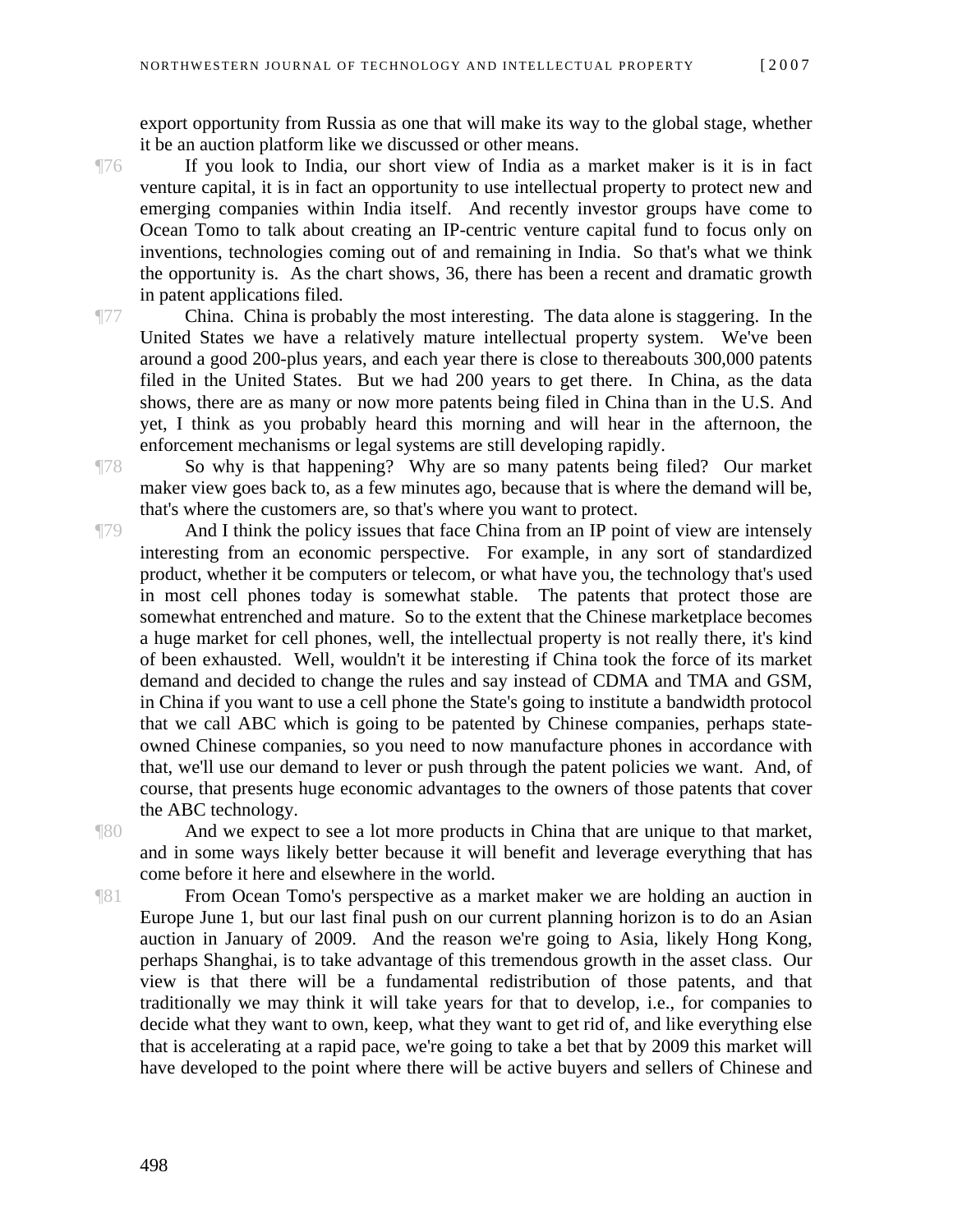other Asian patents to redistribute their portfolio to where they want to focus their energies.

¶82 And, again, as a market maker that takes a commission on every deal, that is certainly an exciting opportunity.

¶83 So my final point that I would leave for you, and then I have one question that I always ask, is that it really is now time for this to be happening and the signs are all around us. The Ocean Tomo 300 is now being carried by mainstream media on par with the Dow and the NASDAQ. For those of you who are in financial services, there are literally hundreds if not thousands of stock indices. Well, the OT 300 has only been around a few short months, yet it is already elevated to where the American Stock Exchange on its web site proclaims the Ocean Tomo 300 as the first broad market index in 35 years. And although that is nice for Ocean Tomo, it is really good for everyone who is in the IP business because it elevates intellectual property to be a core determinant of value, which is good if you're a patent lawyer or an investment banker focused on those assets.

¶84 Westwood One Radio, 1,000 radio stations, same program.

¶85 What's interesting. When we announced the 300 companies of the OT 300, a full 50 of them spontaneously issued their own press release, because if you're -- if you're a corporation and you've been investing in your patents for years how do you communicate that to shareholders? It is not on your balance sheet, it is not in your financial statements. If anything it is just an R&D expense, this big black hole. And now for the first time they have a way to say an outside party has validated our patent portfolio. We are one of the 300 best, we are best in our class, et cetera. The fact that they yearn to tell that message as reflected by things like the United Technologies web postings we think is indicative of the timing that we're in.

¶86 Another example of that is Fortune Brands, which added to its boilerplate text that it uses on every press release and corporate announcement that they're a member of the Ocean Tomo 300.

¶87 Shareholder litigation. A year and a half, maybe two years ago now I received a call from a lawyer down in Texas and he wanted to come visit and talk about intellectual property litigation. I said, "Fine. What in particular do you want to talk about?" Thinking it was patent infringement. He started to explain his business, and I jumped to a conclusion and said, "Oh, you're a contingent patent litigation law firm." He said, "Well, not exactly." He said, "Our resume goes like this. We were very, very active in asbestos. We were equally active in breast implants. Tobacco was a huge success for us. And now we're focused on intellectual property."

¶88 Essentially their view is that where the money is is holding officers and directors accountable for managing those assets that reflect 80 percent of their value. Certainly in a post-Sarbanes-Oxley world, if you lose as a director or an officer a patent lawsuit that causes your share price to drop or you tout a new technology that turns out not to come to fruition, I believe that you now need to be concerned about whether or not you had adequate process and control to manage that decision.

¶89 It goes back to my computer example. Remember they had the schedule showing where the 4,000 laptops were but they don't have the schedule showing what their trade secrets are or how they protect them? If you want to know where the money is, go back to my first chart that says 80 percent of the money is that highly volatile component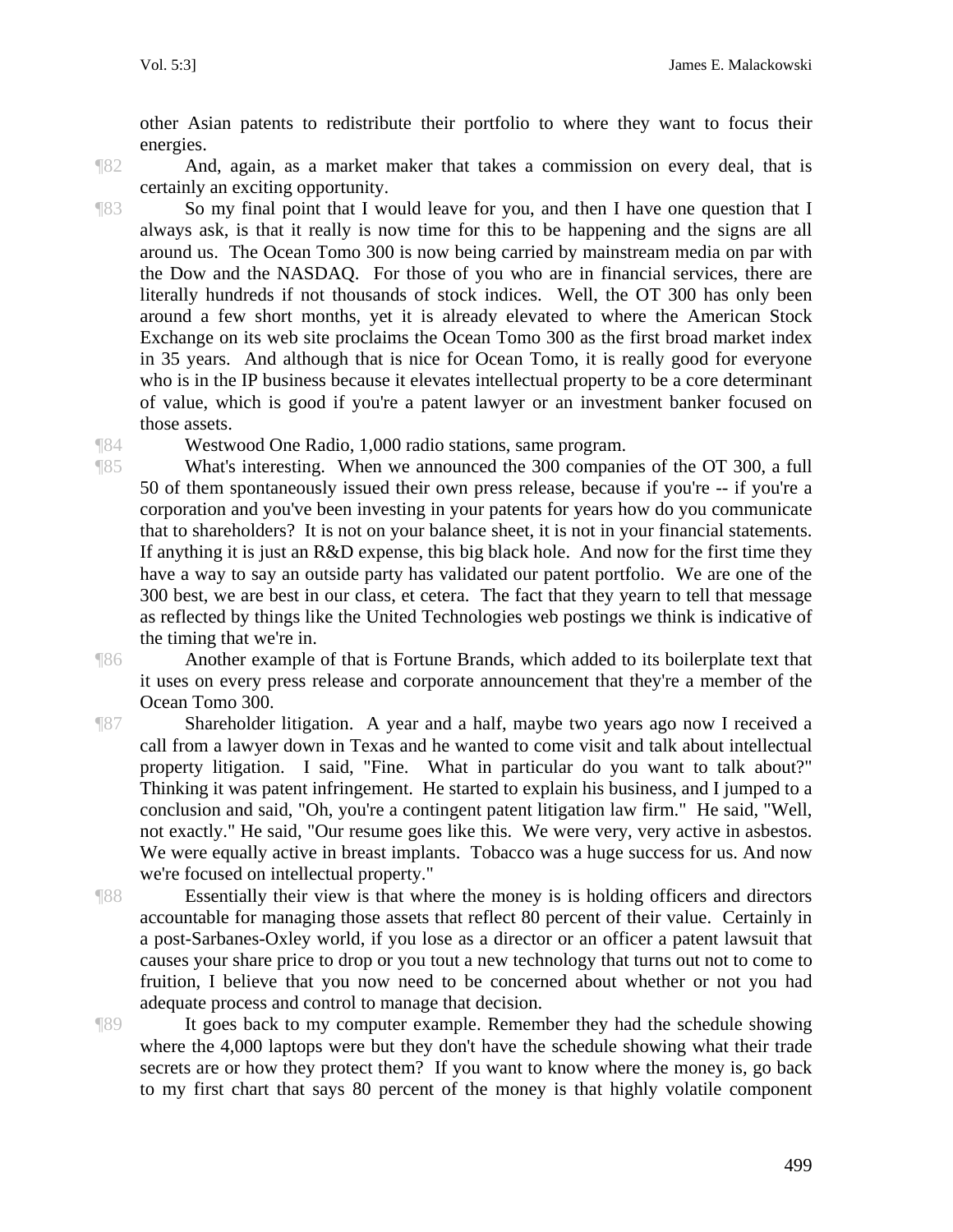driven by intangibles; and if that moves, the lawyers are going to be part of the force to effect change and effect the management of that.

¶90 That goes to my favorite question. If anybody can pose the answer to this, I have a door prize. We're all good people, Chicago is a great town, everybody has got good ethics and values. I'd like to have all of you assume that you're now the CEO of your favorite high tech company. We're in a board meeting and you are committed to doing the right thing. That's your personality. And, in fact, your ten-year-old child is there watching you do the right thing. One of your board members says, and we'll take this device I'm holding up, which for the transcript is an unnamed telephonic PDA device, and your board member says, "Are we okay on the patent protection for this?" And the CEO says, "Well, we have a portfolio of 200 patents and we're using a lot of those, and we have licenses with 35 companies and we're using a lot of their technology." And that director persists. "No, but are we okay for the third-party patents who don't have a right to it? And if not, what should we do about it?"

¶91 So that's the question. This product likely has 1,000 patents that relate to it. And there are likely hundreds that are pretty important, and only a fraction of those are owned by this company or licensed by this company. So if you're the CEO and you want to come out with this product, what is the right thing to do? Are you going to call those other top 50 or 100 and try to go cut a license? Well, even if they only want a tenth of a percent, that doesn't economically work. Are you going to hire a lot of lawyers to write invalidity opinions against those 50? No.

¶92 What you end up doing is you ignore the problem for now and you move ahead with the product. If somebody sues you for patent infringement, you figure out a way to settle or pay. That system has worked, but that system will break down if shareholders can then hold you accountable for not managing it because you'll essentially pay twice.

¶93 So we and others are working very aggressively to try to develop ways to address this problem, because if the system breaks down over this intellectual property mesh network, as we call it, then our fear is that someone in Congress will have the bright idea to fix it and that fix will essentially be to devalue the asset.

¶94 So if I haven't convinced you yet that it is time to be thinking about these issue, there are now a full three television shows that have patents as their focus in mainstream entertainment. There is Modern Marvels on the History Channel sponsored by the National Inventors Hall of Fame. There is Everyday Edisons on PBS sponsored by the U.S. Patent Office. And if those aren't exciting enough, there is American Inventor sponsored on ABC.

¶95 And the last two points. About two months ago the Wall Street Journal started to carry a section in their paper called the patent scorecard. I don't know if you've seen it or focused on it, but it is a full third to half page of print every Tuesday where all they display are patent metrics, which I would say the minimum are reasonably sophisticated, but I think it is quite interesting that the Wall Street Journal is dedicating that much space to this as an asset.

¶96 And last and finally, Google Patents, what more do you need to know?

¶97 So that's my view of emerging markets, both here and the lessons that will extend overseas. We've got a few minutes for questions and I'll be happy to stick around for a little bit.

¶98 Thank you very much.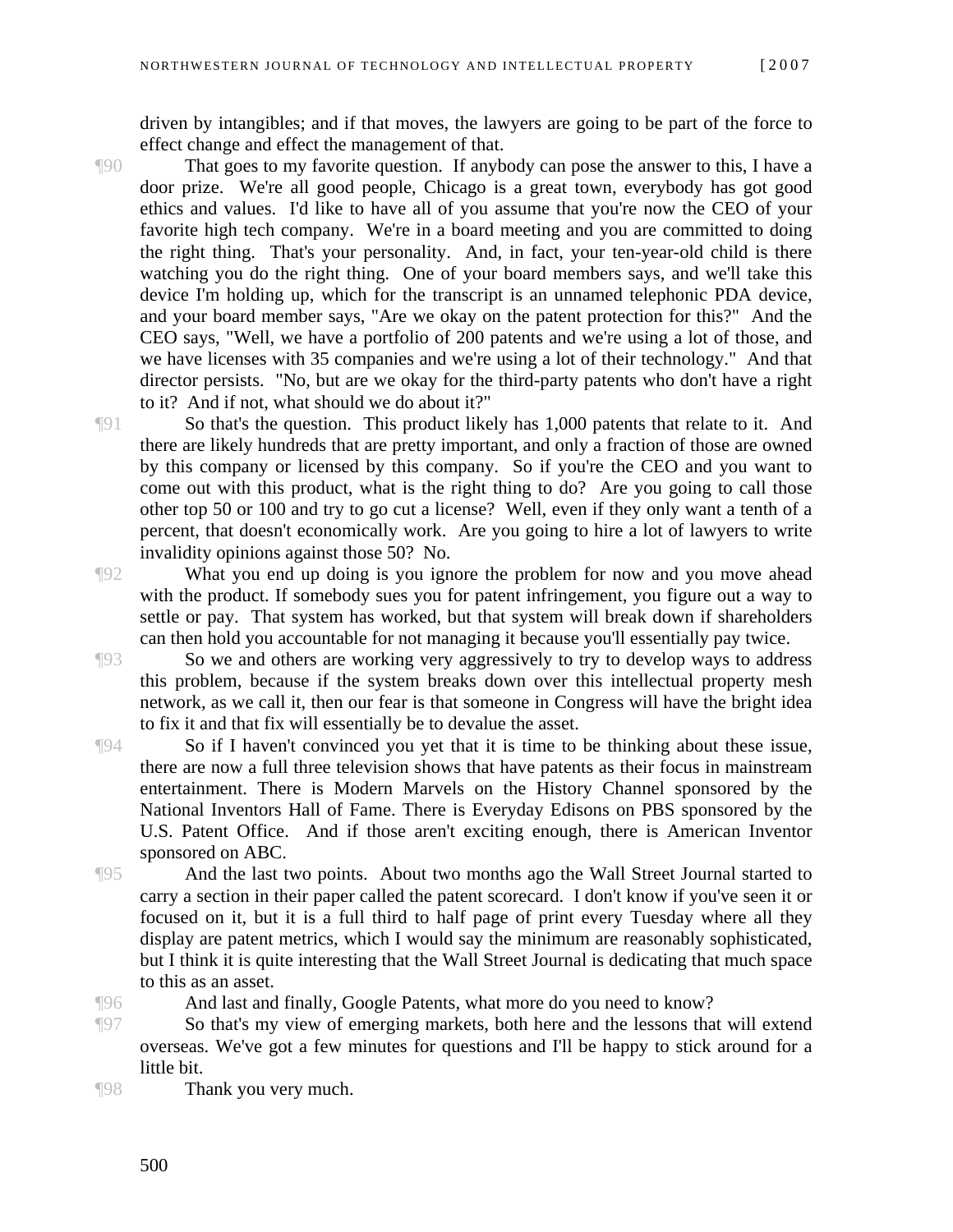¶99 (Applause.)

¶100 MR. LEV: I just want to say one thing before and then we'll have questions, but if you're on the next panel could you please go to RB 150, which is in the hall behind, to meet with the moderator at this time.

¶101 And then also if you're getting CLE credit, you can -- it is not on your form but just say you were here at this talk by Mr. Malackowski. Just note it on your form and you'll get an extra hour of CLE.

¶102 MR. MALACKOWSKI: One or two questions? In the back.

¶103 UNIDENTIFIED SPEAKER: Why did you say that China is a sort of bigger market with consumers than India or Brazil or Russia?

¶104 MR. MALACKOWSKI: Well, obviously the active demographics would bear that out. I think if you look to -- in my perspective, which may be inaccurate, the data that we've seen doesn't -- we literally last week interviewed a futurist, that was his title. I don't know how you get that title, but you're allowed to charge a very high hourly rate.

¶105 So we talked about where we thought the emerging markets would be, not next year or five years but looking 10 to 20 years out, and I think the statistic was that of the top 20 largest cities in the world, a full 10 of them will be in China, but more notably, eight to ten are not cities that yet exist. So it's our view that that market by sheer mass is going to have purchasing power that is just going to be extraordinary. But you're right, it may be another point.

¶106 If patent filings are a leading indicator, our only explanation of why there are 300 patents filed a year in China and not 300 filed in India or Russia is that that's given.

¶107 Question over here?

¶108 MR. WORD: You started off, I thought, saying that if you were a CEO you would go to bed in 1975 and feel pretty confident because your physical assets would still be there and they comprised a lot of your value, and nowadays you're worried about your intellectual property. To that extent, you mentioned the Ocean Tomo 300, which is based on predicting the value of intellectual property and assuming that the factors that were used to predict this value will continue into the future. To what extent are those valuations and those predictions susceptible to sudden shocks or changes in the U.S. patent system, such as Supreme Court changes in determinations of obviousness?

¶109 MR. MALACKOWSKI: That is an excellent question. The risk to intellectual property as an asset class which extends to any sort of financial measure that measures it is in my view legislative risk, whether that be Congress or whether that be the Supreme Court.

¶110 The only hedge to that risk concern I think is likely two-fold. One is it is such an important part of our economy that I believe at least the Supreme Court, which is shielded from a lot of political influence, is insightful enough to protect it. I also think that if there is any sort of devaluation it will be modest because we have a natural check and balance in the political system from the pharmaceutical contingent to, loosely called, the technology contingent.

¶111 But not getting too far off of this point, let's go to the eBay decision in particular, which I assume everyone here is somewhat familiar with. When eBay first came out there was this great cry of, "This is insanity. What are they doing?" A patent is the right to exclude, that's its core basis. How could the Supreme Court have moved in a direction that essentially takes away that right?